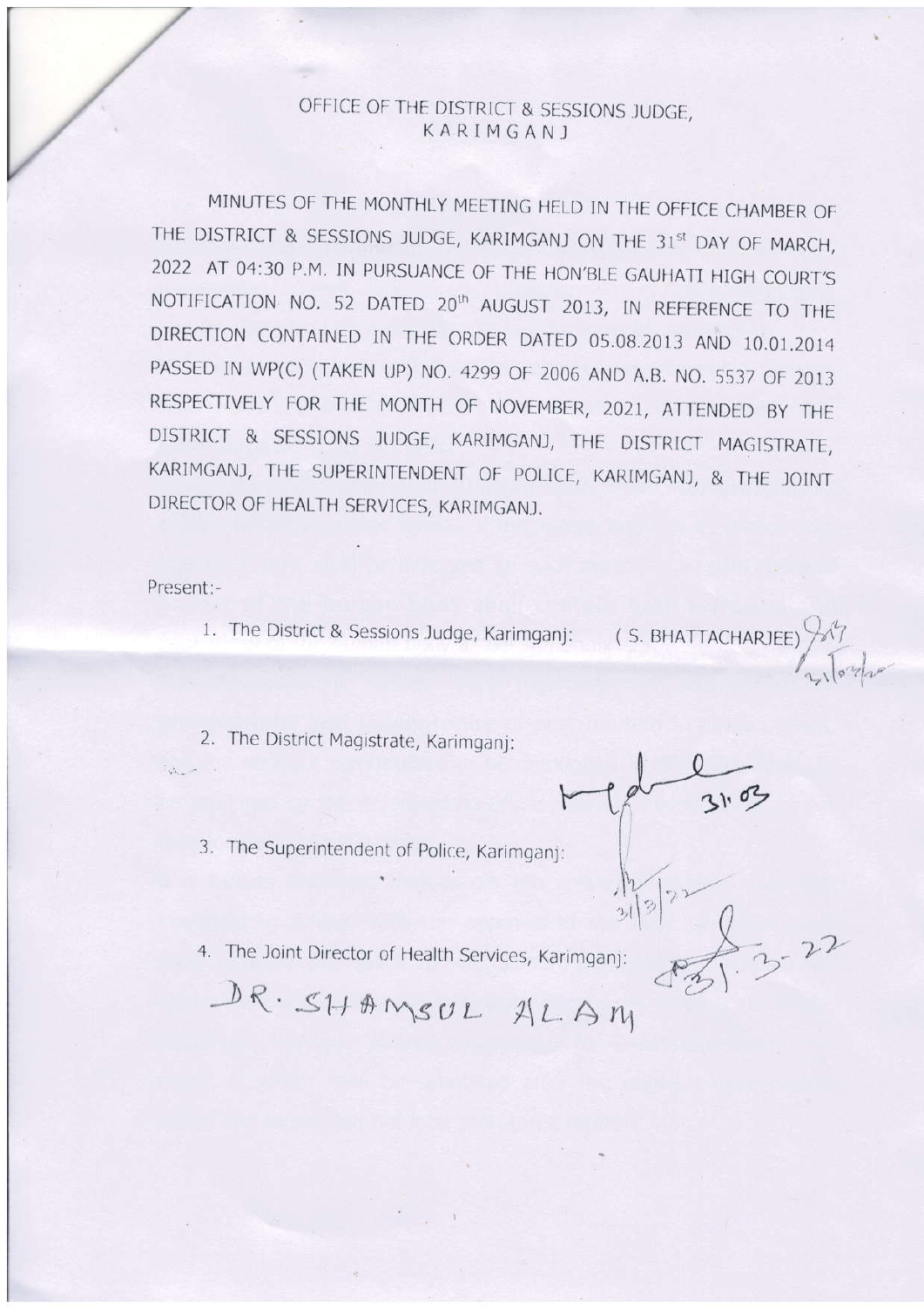## Minutes

I

The meeting is attended by Smt. S. Bhattacharjee, District and Sessions Judge, Karimganj, Sri Mridul Yadav, Deputy Commissioner, Karimaganj, Sri Padnabha Barua, Superintendent of Police, Karimganj, and Sri Samsul Alam, Joint Director Health Services, Karimganj.

The discussion is held regarding the recent amendment in Gauhati High Court Criminal Rules and Orders in Chapter 12, (Investigation), as per which,

Every Medico Legal Report/ Certificate, Post Mortem Report shall contain a printed format of the human body on its reverse and injuries, if any, shall be indicated on such sketch. The said printed format of the human body shall contain both a frontal and rear view of the human body as per Appendix -15.

The discussion is further held reqardinq the requirement of photographs and videography of post mortem in certain cases, and the relevant particulars to be mentioned in the Site Plan, to be prepared by the investiqatinq officer, durinq investigation, as per the aforesaid amended rules.

It is further discussed that as per the amended criminal rules, the investigating officer, with the approval of the Supt of police, shall send samples like saliva, blood, semen, hair etc and articles like weapons, drugs, bullets etc collected/ seized from crime scene to the concerned Forensic Science laboratory, for examination etc., the report of which shall be submitted after the relevant examination, within one month but not later than three months.